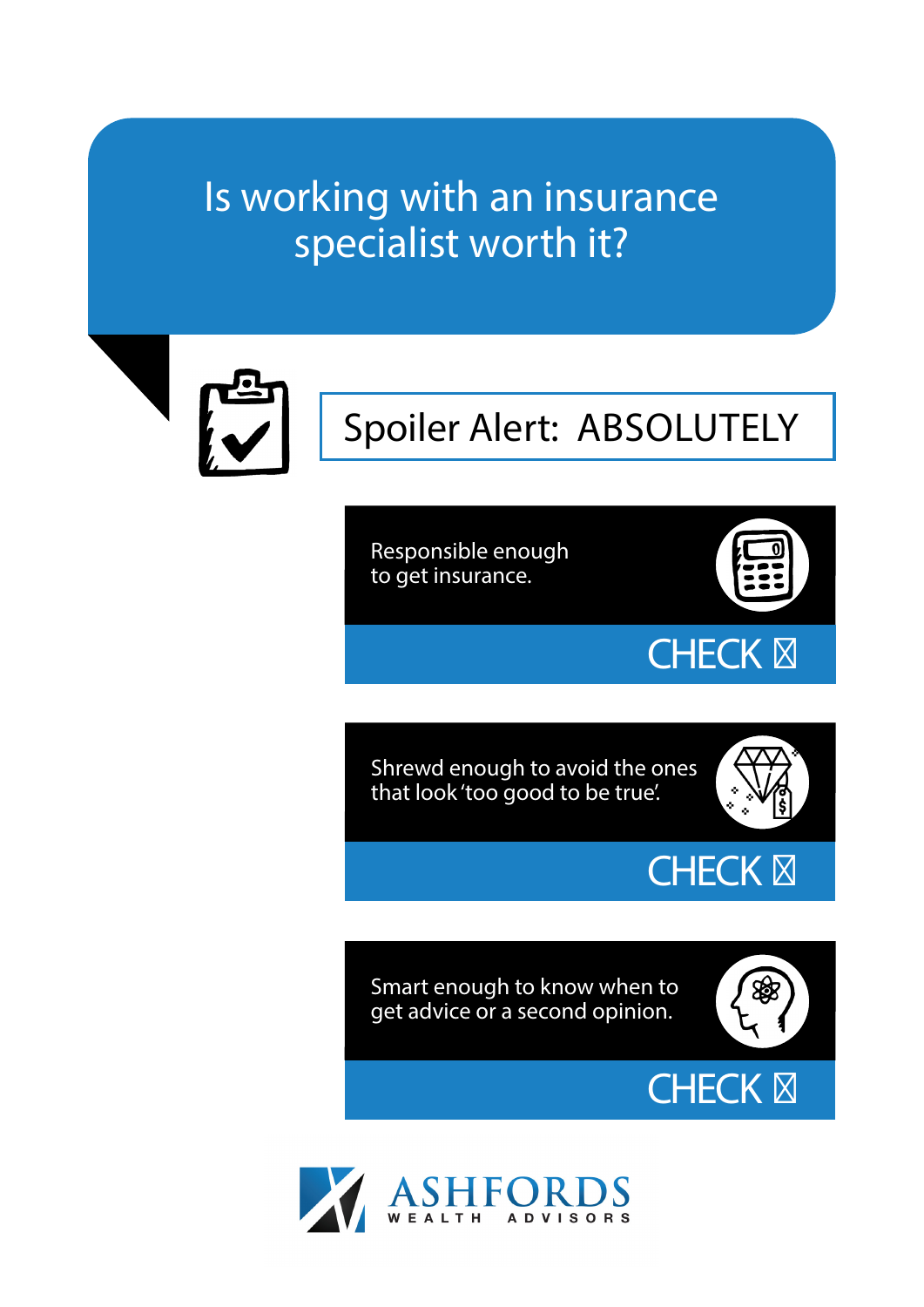### I'm cluey enough to understand what my car insurance covers.



## What's so different about personal insurance (life insurance, income protection, TPD, critical illness)?



Personal insurances are more complicated than car and home insurance.

It's about understanding the implications of them, so you know exactly what you're covered for, and can make informed choices.





And it's not just about knowing what the words mean.

It's our job, as an insurance specialist, to understand the nitty gritty of different policies and all the associated options.





We can help you interpret the detail so there's no surprises when it really matters.

#### LET ME ASK:

Do you understand the fine print in any of your personal insurance policies and know exactly what you're covered for? If not, that's where we can help.

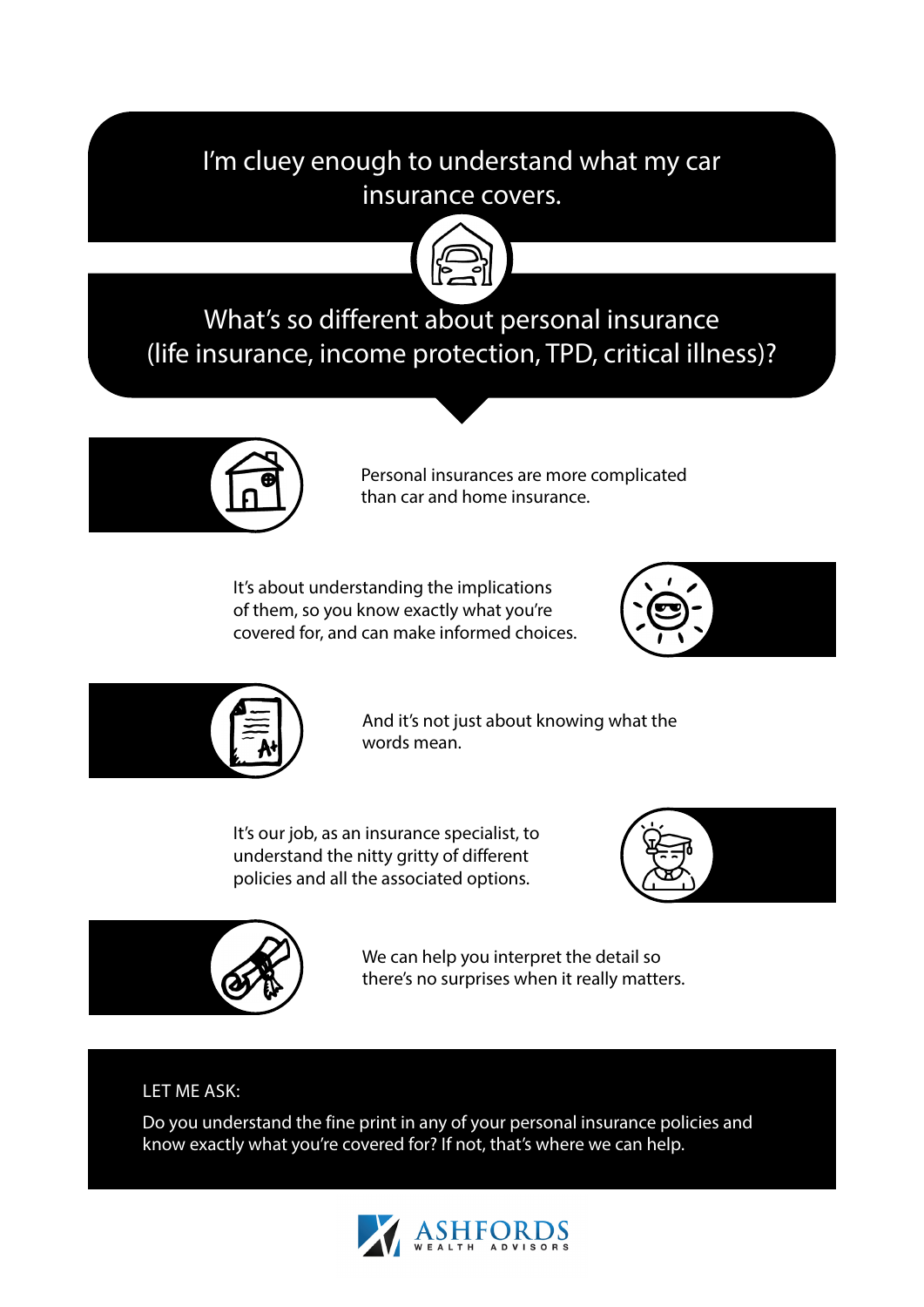If I need to make a claim, I just call up or lodge online, right? Why would I need someone to help me with that?

Can you imagine what it's like to claim on any of your personal insurances?



The last thing you probably want to think about at that time, is dealing with your insurer, a call centre and a whole lot of confusing paperwork.



We have your back and become your advocate.

We deal with the insurer on your behalf. This helps to:

- 1. increase the chances of getting a decision in your favour,
- 2. get the maximum amount you're eligible for,
- 3. get your hands on the money you deserve, as quickly as possible.

With our support, it means you can focus on getting or giving the health and emotional support needed, rather than trying to navigate the claims process on your own.

#### QUESTION FOR YOU:

Do you realistically want to handle the claims process on your own? If not, that's where we step in.













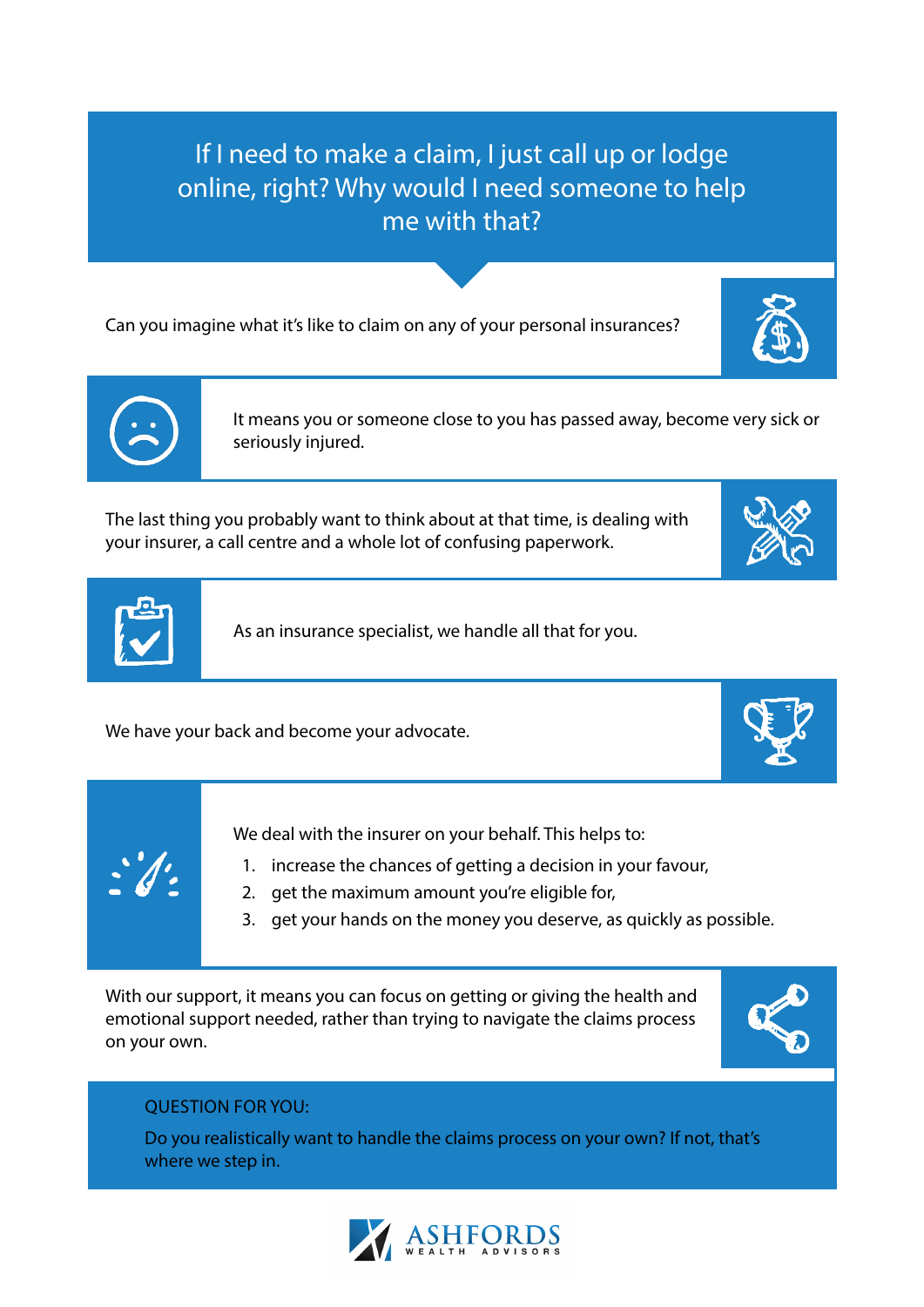#### I'm fit as a fiddle. My life hasn't changed. Why do I need to review my personal insurances each year?



You might think nothing has changed from year-to-year, but you need to think beyond just your physical and mental health.



As companies update their products and offers, it's important to have your insurances reviewed each year, otherwise you may get an unpleasant surprise if you need to make a claim.



Things like what you earn, what you own and what you owe; and your work or family situation, can all have an impact on your insurance.



As a specialist insurance adviser, we help you stay up-to-date with the every-changing insurance options available and make sure you and your family are adequately covered if things don't go to plan.

#### A THOUGHT:

Are you sure you've still got the best, most cost-effective cover for your needs? And are you sure all the personal and health details on your policies are up-to-date? If not, let's chat.

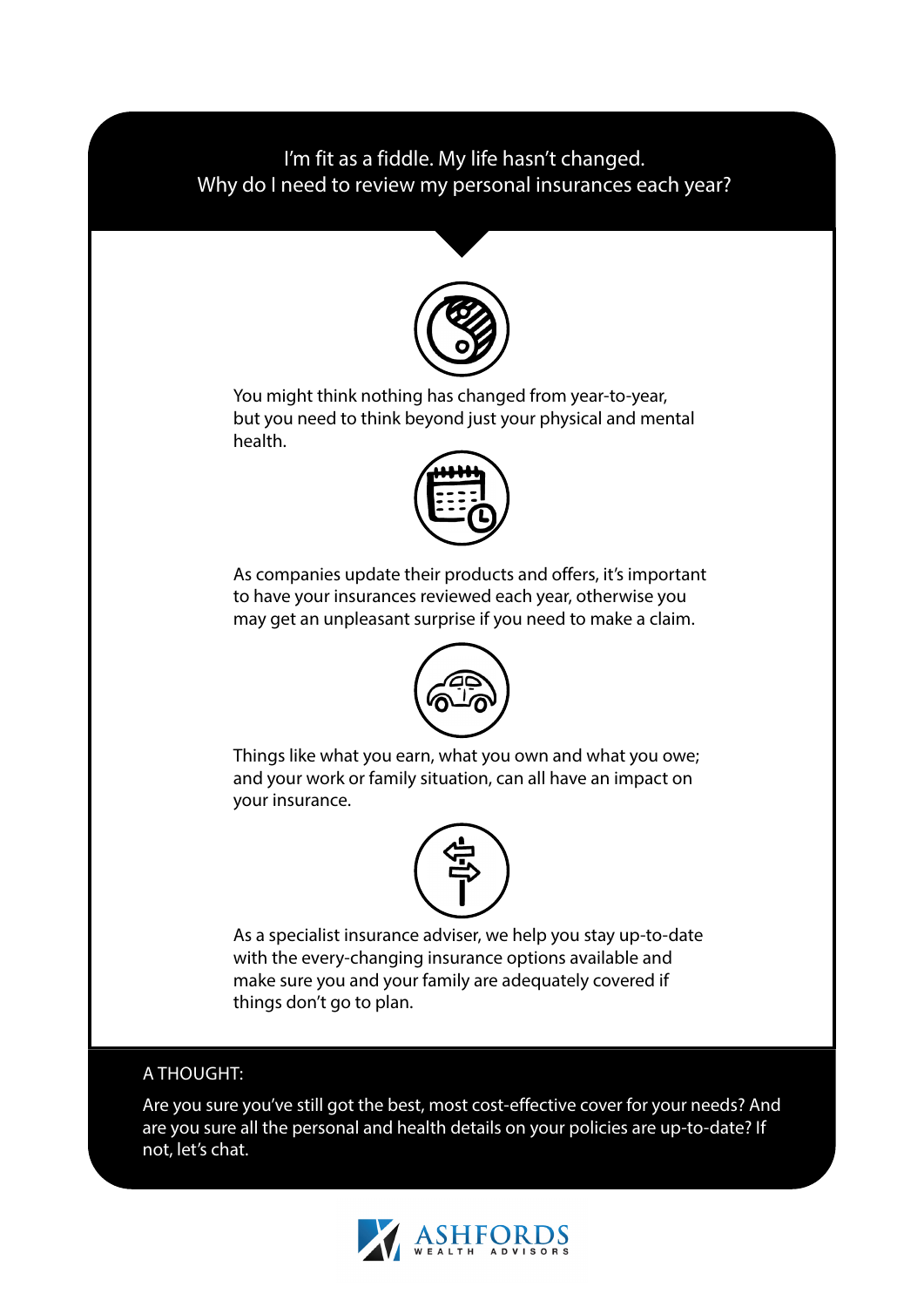### I've got insurance in my superannuation. Why would I need more?



Insurance in super can be a good starting point, but it's worth considering whether it caters to all your needs, and if you even have enough.



We've seen too many people disappointed where they have relied solely on their insurance cover in their superannuation. And it didn't have to be this way.



Knowing exactly what your covered for and the conditions of the cover can be tricky to understand. It's not straight forward and it can vary across different superannuation providers.



Sometimes a combination of insurance through your super plus other policies to top up and fill in any gaps, can be the best way to cover all bases.

#### QUESTION:

Are you confident the insurance you've got through your super will cover you if an unexpected 'what-if' happened? If you're not sure, let us shed a light.

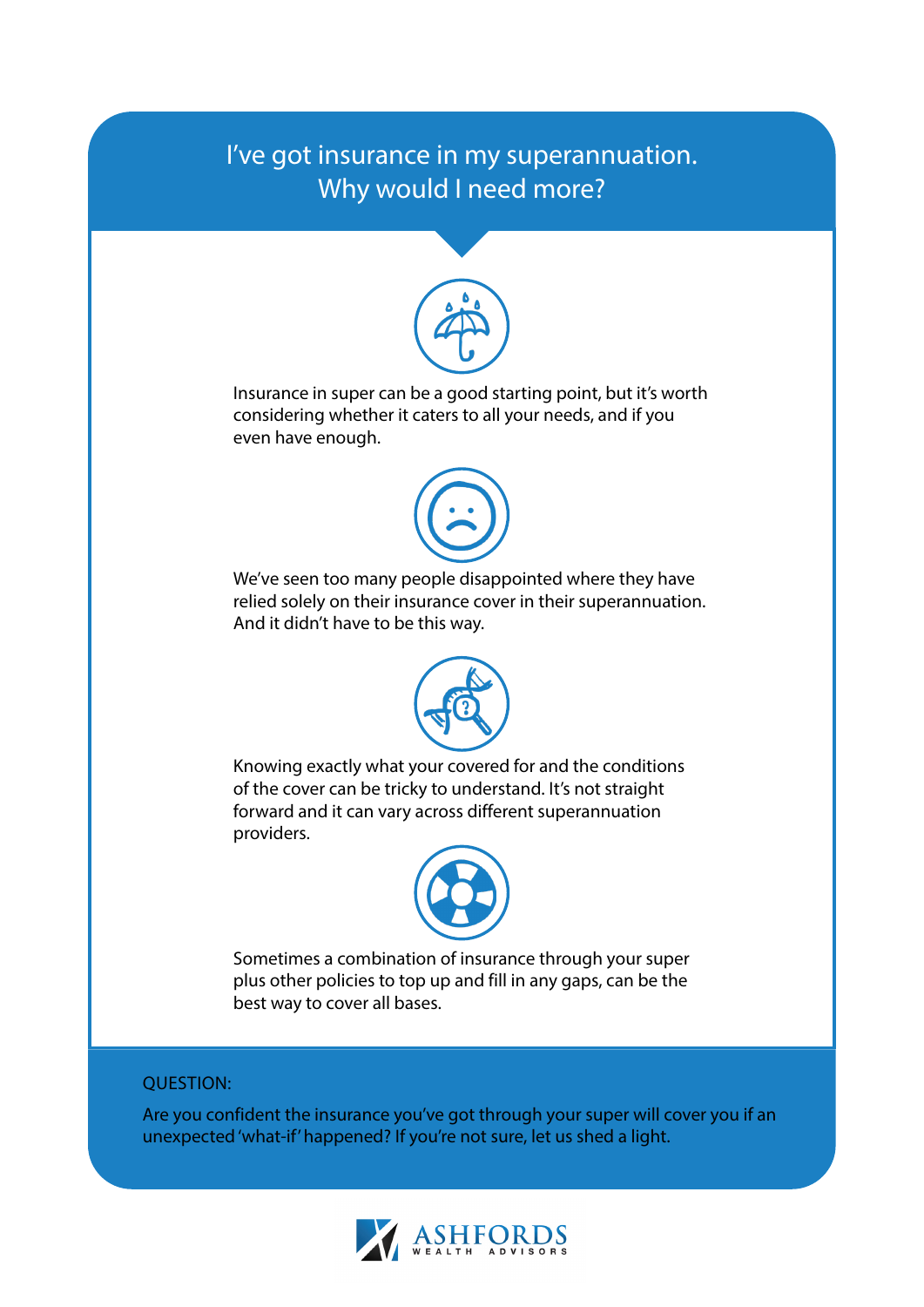### Buying insurance online seems so much faster and easier. Why would I bother going to see someone?



Direct means easy, right? Cut out the middle man. Save money. Maybe not.



If it sounds too good to be true, chances are, it is.



And often going direct can end up costing you a lot more in the long run compared to getting advice.



The reason online insurance seems easier is they tend to ask less questions when you apply, and instead ask more questions when you need to claim.



Therefore, you run the risk of thinking you're covered for something that you're not. And that's not good.



However, getting insurance through a specialist insurance adviser like us, means there is more to do upfront, sometimes including a medical check and providing in depth personal and financial information.



But it means you will be clear about what you're covered for, and confident you've got a policy that will pay a claim if you are eligible.



What's that worth?

#### LET ME ASK:

Are you sure the policy you've chosen is value for money and confident you're covered for everything you think you are? If there is any doubt, let's chat.

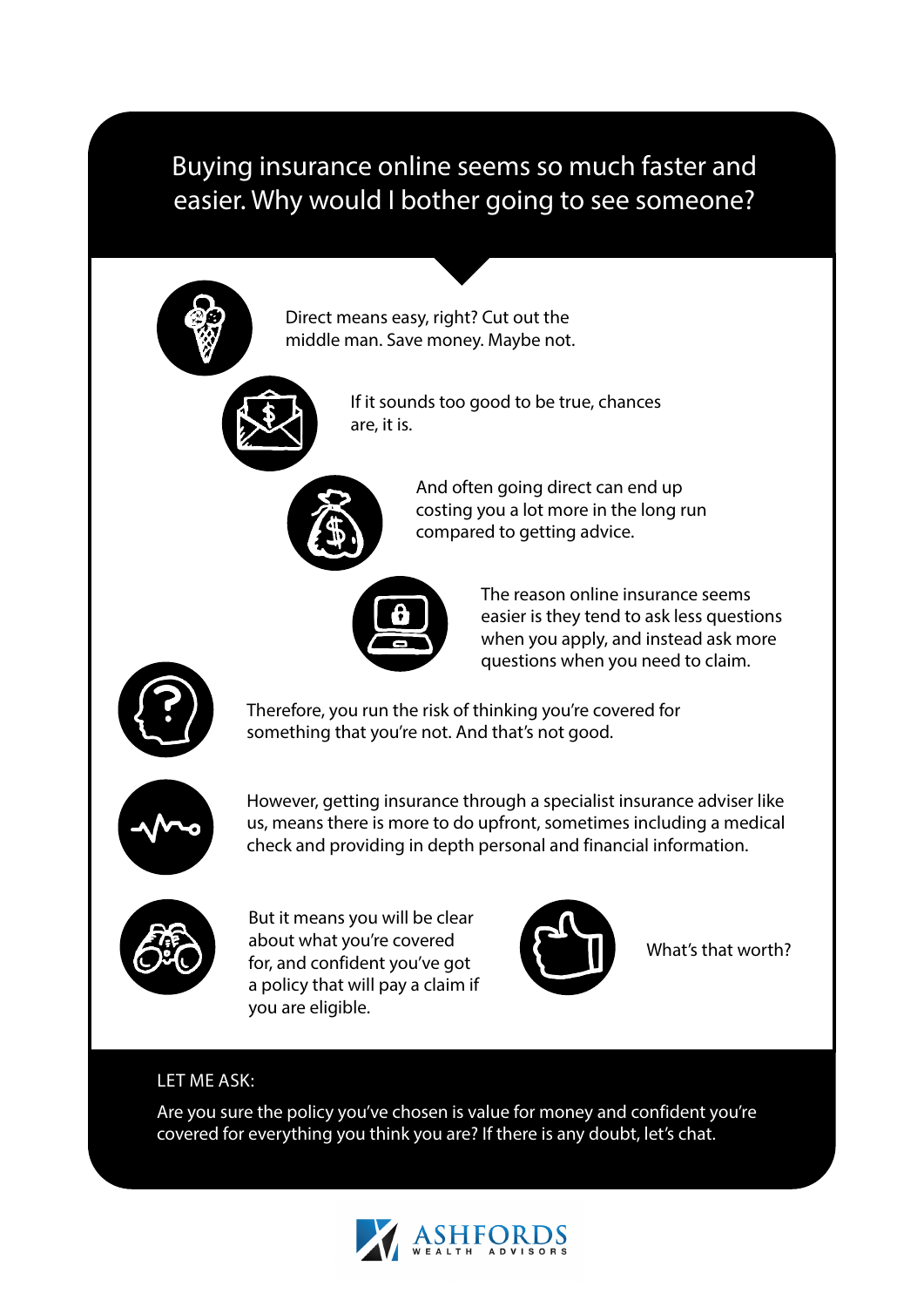### I handle all our family's financial affairs. Why would I need help with my insurance?



Did you know:

- 1. Some premiums on your insurance policies may be tax deductible so having insurance may also provide an opportunity to reduce your tax bill.
- 2. If you get an insurance payout, there may be tax implications for you and your family that need to be considered.
- 3. If you're paying some of your premiums via your superannuation, you may need to think about the impact on your 'nest egg' when it's time to retire.



Unless you're an expert in this space, it can be hard to know how everything is linked, stay up-to-date with the latest legislation and ensure you continue to have the right type and amount of cover as your life unfolds.



We get it as we know how much time and expertise we need to devote to stay on top of it all.

#### FOOD FOR THOUGHT:

Are you confident you know how your overall financial situation fits together, and the impact it may have on your future? If, that's what we do best.